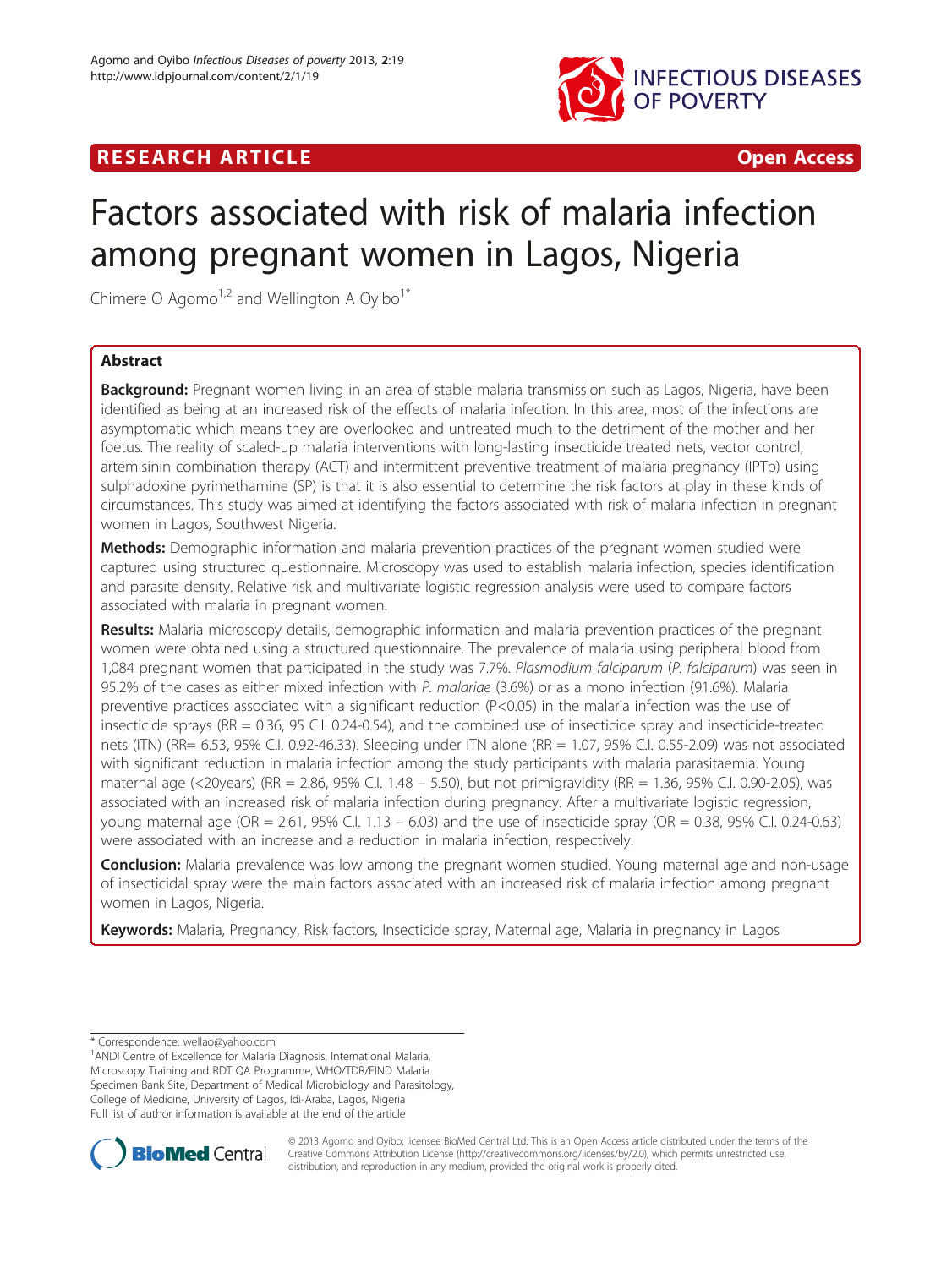## Multilingual abstracts

Please see Additional file [1](#page-6-0) for translations of the abstract into the six official working languages of the United Nations.

#### Background

Malaria control still remains a challenge in Africa where 45 countries, including Nigeria, are endemic for malaria, and about 588 million people are at risk [\[1](#page-6-0)]. The protection of pregnant women living in malaria endemic countries has been of particular interest to many National Malaria Control Programmes because of the reduction in immunity associated with pregnancy. The reduction in cell-mediated immunity is a physiological response that allows foetal allograft retention, but it is thought to also interfere with resistance to various infectious diseases [[2\]](#page-6-0).

In malaria endemic regions, individuals are constantly exposed to malaria parasites through the bites of infected female Anopheles mosquitoes. This frequent exposure leads to the development of an effective anti-disease immunity to malaria, which prevents life-threatening parasite burdens and suppresses the pro-inflammatory responses which cause illness [[3\]](#page-6-0). During pregnancy, the acquired semi-immunity is able to keep the infection at an asymptomatic level in the majority of cases [[4-6\]](#page-6-0). Depending on the endemicity of malaria in an area, it can be expected that 1-50% of pregnant women may carry malaria parasitaemia, especially in the placenta, without noticing it [\[7](#page-6-0),[8\]](#page-7-0). At this period, unfortunately, the subclinical infection still poses a great danger to both the mother and the foetus. The principal impact of malaria infection in pregnancy is due to the presence of parasites in the placenta causing maternal anaemia (potentially responsible for maternal death when severe) and low birth weight (LBW), a major predictor of infant and neonatal mortality [\[9](#page-7-0),[10\]](#page-7-0).

The focus of malaria prevention during pregnancy has been the use of antimalarial chemoprophylaxis and the use of insecticide treated nets (ITNs). Pregnant women on antimalarial chemoprophylaxis are at a reduced risk of the harmful effects of malaria [[11\]](#page-7-0), while ITNs reduce human contact with mosquitoes leading to a significant reduction in the incidence of malaria, severe morbidity and mortality due to malaria, as well as helping reduce the adverse effects of malaria during pregnancy in an area of intense malaria transmission [[12](#page-7-0)-[15\]](#page-7-0).

In the World Malaria Report 2012 [[1](#page-6-0)], Nigeria accounted for a quarter of all malaria cases in the 45 countries endemic for malaria in Africa. In Nigeria, 11% of maternal deaths are attributed to malaria [\[16](#page-7-0)]. However, malaria prevention measures have received great attention in the last six years as increased funding has resulted in the scale-up of malaria control efforts. The

reports on the prevalence of malaria in pregnancy in different regions of Nigeria ranged from 19.7% to 72% [[17-20](#page-7-0)]. Nevertheless, the method employed in any diagnosis is an important criterion in reporting valid results. The accuracy of a malaria microscopy result is influenced by factors such as training and retraining, experience, motivation and laboratory facilities [\[21,22](#page-7-0)].

The paucity of data on the risk factors associated with malaria in pregnancy with the current reality of massive malaria interventions necessitated this study, as a first step, in providing focused intervention in malaria during pregnancy, whilst also employing high-quality malaria microscopy in reporting malaria in pregnancy given the varied reports in Lagos, Southwest Nigeria.

## Methods

## Study area and participants

A total of 1,084 pregnant women who were attending antenatal clinics (ANC) for the first time during current pregnancy in two hospitals in semi-urban areas of Lagos – Ajeromi General Hospital in Ajegunle (501) and St Kizito Primary Health Center in Lekki (583) – and who consented to the study were enrolled between March 2007 and February 2008. These antenatal clinics were chosen because they record high antenatal clinic attendance. In sub-Saharan Africa, high antenatal clinic visits are common [[23\]](#page-7-0). The antenatal clinics met this criterion of providing four qualitative visits by pregnant women. Since adequate malaria control strategies were expected to be initiated after booking at antenatal clinics, the women were recruited on the first day of registration for ANC.

This study was approved by the Ethics and Experimental Committee of the College of Medicine of the University of Lagos Lagos, Nigeria. All participants gave informed consent after the purpose of the research was explained to them. Participation in this research was voluntary as participants could decline to participate or withdraw from participation even after giving consent at any stage of the research. Patients that declined to participate were not denied access to the available routine care.

#### Data collection and laboratory analysis

The study design was cross-sectional. The minimum study population was 384 as estimated with the Statcalc software of Epi Info 6 (Center for Disease Control, Atlanta) for Population Survey or Descriptive Study using random sampling. The sample size was calculated using the following assumptions: the population size of Lagos based on the national census was 9,013,534; the population of pregnant women in 2006 was 396,595 (4.4% of the Lagos population) (UNFPA [http://www.](http://www.unfpa.org/emergencies/manual/9a5.htm) [unfpa.org/emergencies/manual/9a5.htm.](http://www.unfpa.org/emergencies/manual/9a5.htm) Accessed 19th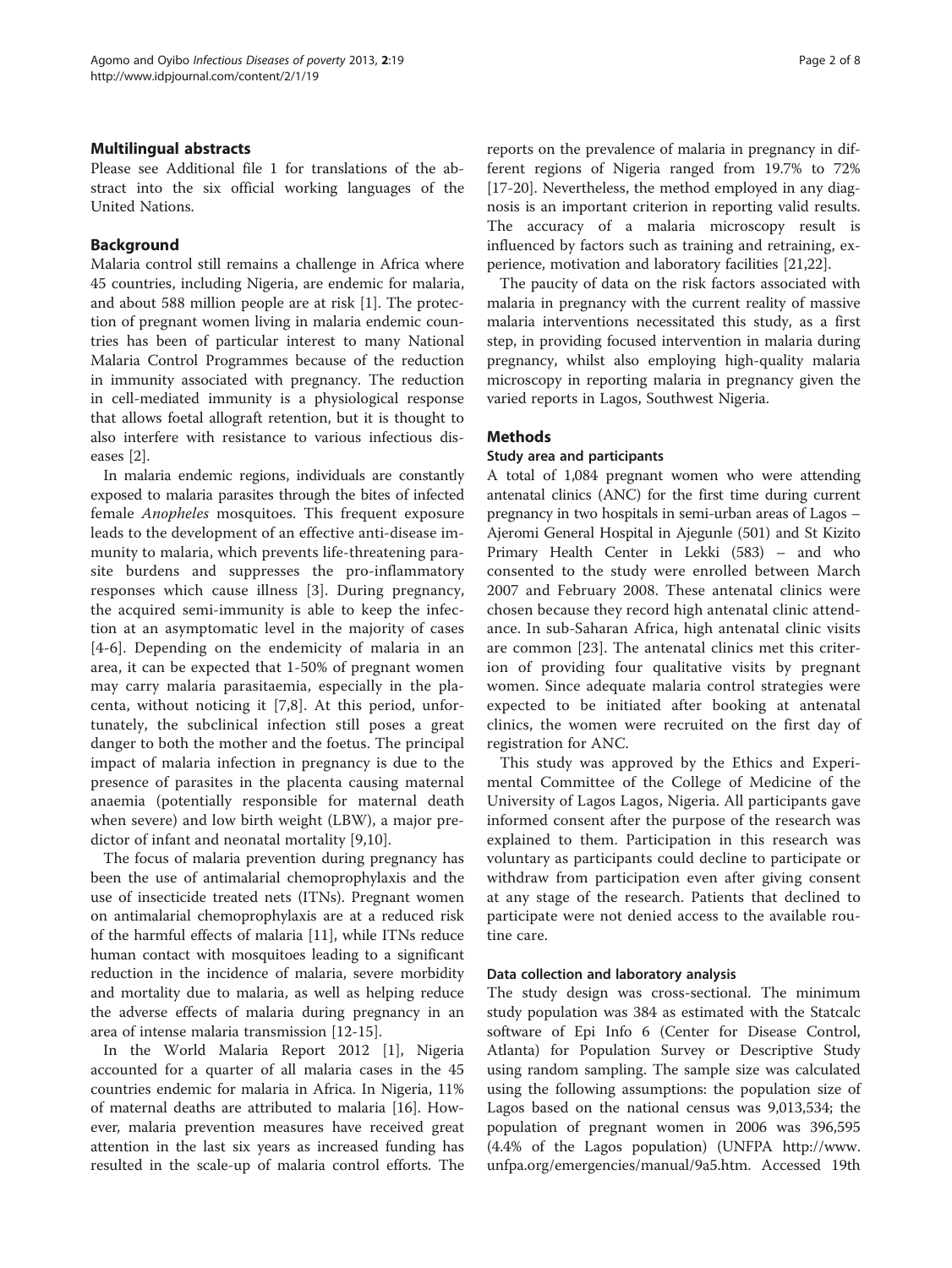September 2006); the population of pregnant women in 2007 (growth of 2.34%) was 405,875; expected frequency of malaria in pregnancy of 10%; worst acceptable frequency of malaria in pregnancy of 7.0% and a confidence level of 95%. However, the total number of pregnant women recruited in the study was 1,084.

Demographic data, and information on history of fever during current pregnancy, treatment and preventive measures adopted were collected from the pregnant women using a semi-structured questionnaire which was administered by a trained interviewer. Peripheral blood by venepuncture was used to collect 1mL of blood for malaria microscopy and packed cell volume determination.

The total leukocyte count determination was done using the improved Neubauer Chamber, as described in detail by Baker and Silverton [\[24](#page-7-0)]. Briefly, 20 μL taken with an adjustable micropipette (P20 Pipetman, Gilson) of blood was mixed with 380 μL of Turk's solution (2% Acetic acid tinged with gentian violet) taken with an adjustable micropipette (P1000 Pipetman, Gilson) to give a final 1:20 dilution. The red cells were lysed leaving the leukocytes. The leukocytes were counted using the New Improved Neubauer Chamber.

The haematocrit level was determined by filling a capillary tube (Hawksley, England) up to 75% with wellmixed anticoagulated blood, sealed at one end with Cristaseal, (Hawksley, England) and spun at 13,000 rpm for five minutes in a Hawksley haematocrit centrifuge (Hawksley, England). The percentage of the packed cells was read with a Hawksley Haematocrit Reader (Hawksley, England).

## Malaria microscopy

Thin and thick blood films for the diagnosis of malaria were prepared on the same slide. For the thick film, 12 μL of blood was taken with an adjustable micropipette (P20 Pipetman, Gilson) and spread over a diameter of 15 mm, while 2 μL of blood was used to make the thin film. The slides were made in duplicates and labeled appropriately. The thin film end of the slide was fixed by dipping the prepared film in absolute methanol for one to two seconds, and both films were allowed to dry for 24–48 hours and subsequently stained with 3% Giemsa at pH 7.2 for 45 minutes.

The stained slides were read by two certified microscopists. Discrepant parasite detection and parasite count readings between the two microscopists were resolved by a re-reading of the slides or by employing a third microscopist before the final result was determined. The mean parasite counts of the two readers were accepted if the discrepancy of the two readings was less than 20%. A slide was confirmed negative when 100 high power

fields have been examined under x100 oil immersion objective lens.

The absolute parasite density was calculated using the formula: [# of parasites counted x total leukocyte count] / # of leucocytes counted.

## Data analysis

The data generated from the study were analysed using EPI INFO 2002 statistical software (CDC, Atlanta, USA). Tests for associations and differences were done by chisquare analysis, risk ratio analysis, Fisher Exact test, analysis of variance and a Kruskal-Wallis test where appropriate. Test of statistical significance was set at p value less than 0.05 at 95% confidence interval.

## Results

A total of 1,084 pregnant women participated in the study at their first antenatal clinic care (ANC) visit at either the St Kizito Primary Health Center (583) or Ajeromi General Hospital (501). The demographic characteristics of the pregnant women that participated in this study are summarised in Table [1.](#page-3-0) The mean age was  $27.4\pm4.8$  years (range,  $15-42$ ), and over half  $-567$ (52.3%) – were in their second trimester. Almost twothirds of the pregnant women (64.1%) had secondary education. The occupation of the study participants included: trading, 359 (33.1%); full-time housewives, 317 (29.2%) and artisans, 189 (17.4%). There were 161 women that used a bed net (14.9%) (any type), while 125 (11.5%) used insecticide-treated nets.

The pattern of first registration at the antenatal clinics showed that majority of the participants of all gravidities presented at the second trimester  $(P = 0.698)$  (see Figure [1](#page-3-0)). Thirty-three (84.6%) of the pregnant women in the age group, 15–19 years were primigravidae, while 71 (84.5%) of those in age group >34 years were multigrav-idae (see Table [2](#page-4-0)). There was a direct correlation  $(r = 0.54)$ between age and gravidity.

The Plasmodium species detected in the positive malaria slide of pregnant women whose peripheral blood smear was tested were: P. falciparum 76 (91.6%), P. malariae 4 (4.8%), and mixed infection of P. falciparum and P. malariae 3 (3.6%).

Malaria prevalence was 7.7% (n=83). The age of the women was significantly associated with malaria prevalence  $(P=0.010)$  and parasite density  $(P=0.04)$ . The 15–19 years age group had the highest prevalence (20.5%) as well as the highest geometric mean parasite density  $(1,457 \text{ parasites/}\mu\text{L of blood})$  (see Table [2\)](#page-4-0).

The gravidity of the women was not associated with either malaria prevalence or mean geometric parasite density (P>0.05). The prevalence of malaria in primigravidae, secundigravidae and multigravidae were: 9.1%, 7.1% and 6.5%, respectively (P=  $0.333$ ). The geometric mean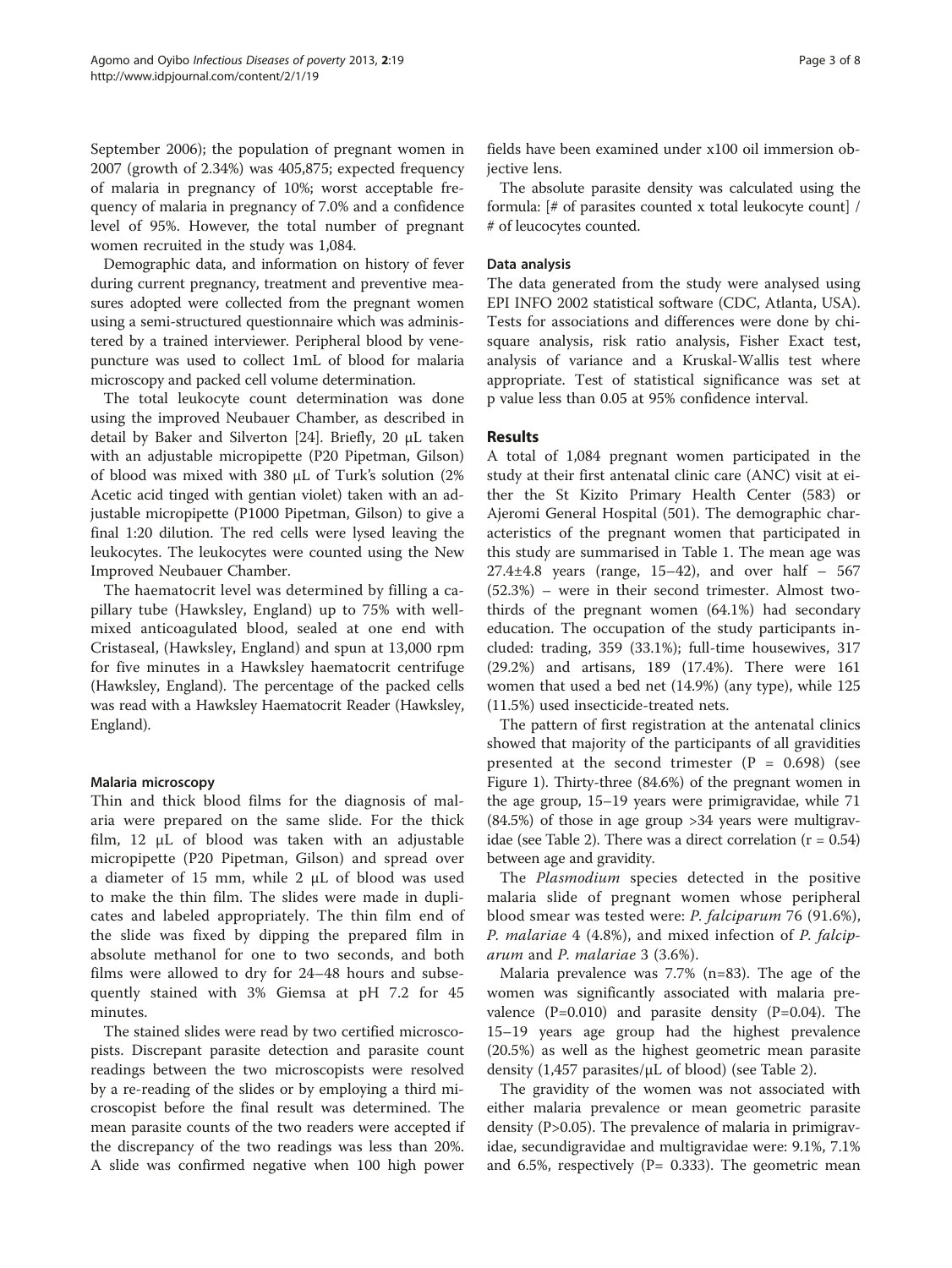| Description          | No. (%)    |
|----------------------|------------|
| Age group (years)    |            |
| $15 - 19$            | 39 (3.6)   |
| $20 - 24$            | 266 (24.5) |
| 25-29                | 434 (40.0) |
| 30-34                | 261 (24.1) |
| >34                  | 84 (7.7)   |
| Occupation           |            |
| Artisan              | 189 (17.4) |
| Trader               | 359 (33.1) |
| Civil servant        | 50 (4.6)   |
| Housewife            | 317 (29.2) |
| Professional         | 24 (2.2)   |
| Student              | 91 (8.4)   |
| Teacher              | 54 (5.0)   |
| <b>Education</b>     |            |
| Primary              | 103(9.5)   |
| Secondary            | 694 (64.1) |
| Tertiary             | 286 (26.4) |
| Gravidity            |            |
| Primigravidae        | 419 (38.7) |
| Secundigravidae      | 271 (25.0) |
| Multigravidae        | 393 (36.3) |
| <b>Trimester</b>     |            |
| 1 <sup>st</sup>      | 235 (21.7) |
| 2 <sup>nd</sup>      | 567 (52.3) |
| 3rd                  | 274 (26.0) |
| <b>Bed nets</b>      |            |
| Any net (possession) | 325 (30.0) |
| Any net (use)        | 161 (14.9) |
| ITN (possession)     | 230 (21.2) |
| ITN (use)            | 125 (11.5) |

<span id="page-3-0"></span>Table 1 Demographic characteristics of pregnant women that attended the antenatal clinics in Lagos, Nigeria

parasitaemia in the primigravidae, secundigravidae and multigravidae were 561 (range: 16–54,000), 255 (range: 25–125,224) and 305 (range: 11–54,000) parasites/μl of blood respectively ( $P = 0.346$ ).

There was no significant association between malaria prevalence and either education  $(P= 0.215)$  or the gestational age at the time of booking ( $P = 0.577$ ). Malaria prevalence in women with primary, secondary and tertiary education was 11.7%, 7.6% and 6.3%, respectively; while the prevalence in women that booked in ANC at the first, second and third trimesters were 6.8%, 8.5% and 6.7%, respectively.



Young maternal age (<20 years) was significantly associated with an increased risk of malaria infection (RR =2.86, 95% C.I. 1.48-5.50), however primigravidity and low educational status were not associated with increased risk of malaria infection (see Table [3](#page-4-0)).

Malaria preventive methods which were associated with a reduced risk of malaria infection were the use of insecticide spray (RR=0.36, 95% C.I. 0.24-0.54; P < 0.001), and the combined use of insecticide spray and ITN (RR=0.15, 95% C.I. 0.02-1.09;  $P = 0.011$ ). The use of >ITNs alone was not significantly associated with a reduction in malaria infection (RR= 0.93 95% C.I. 0.48-1.82; P = 0.506). None of the women that used a combination of insecticide spray, ITN and chemoprophylaxis had malaria parasitaemia (see Table [4](#page-5-0)).

After adjusting for possible confounders, the use of insecticide spray (P<0.001) and young maternal age  $(P = 0.020)$  were the main factors associated with a reduced and an increased risk of malaria infection among pregnant women in Lagos, respectively (see Table [5](#page-5-0)).

#### **Discussion**

The *Plasmodium* species seen in this study confirm a previous report that P. falciparum is the most prevalent species in Nigeria accounting for about 98% of malaria cases in the country [\[25\]](#page-7-0). Steffen *et al.* [[26\]](#page-7-0) reported that 80-95% of malaria infections in tropical Africa are caused by P. falciparum.

Until now, the reports of prevalence of malaria in pregnancy have been very high, especially in Southwest Nigeria where prevalence rates of between 34.0% and 72% [[4,](#page-6-0)[17,19,20\]](#page-7-0) have been reported. These reports contrast sharply with our finding in this same region among pregnant women attending antenatal clinics for the first time during their current pregnancy. The large differences in the reported prevalence rates of malaria may be attributed to skill and experience of laboratory personnel involved in blood film preparation, and the staining and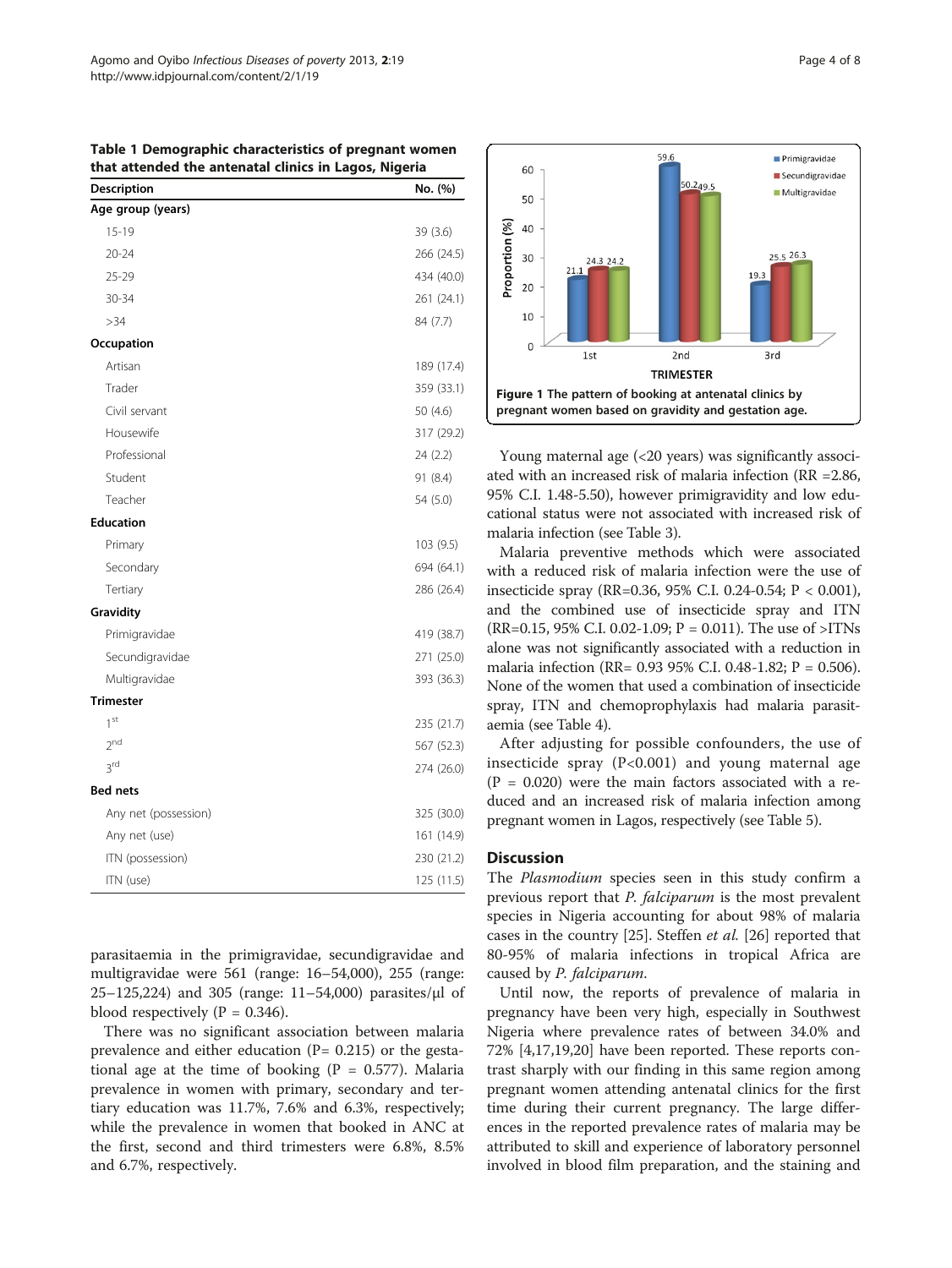<span id="page-4-0"></span>Table 2 Comparison of mean parasitaemia with age of the pregnant women studied

| Age group<br>(years) | <b>Malaria infection</b><br>(%) | Geometric Mean Parasitaemia<br>(range) |
|----------------------|---------------------------------|----------------------------------------|
| $15 - 19$            | 8 (20.5%)                       | 1457 (38-15,926)                       |
| $20 - 24$            | 26 (9.8%)                       | 685 (40-54,000)                        |
| 25-29                | 29 (6.7%)                       | 383 (16-125,224)                       |
| $30 - 34$            | 14 (5.4%)                       | 144 (11-54.000)                        |
| >34                  | $6(7.1\%)$                      | $93(41 - 141)$                         |
| Total                | 83 (7.7)                        | 395 (11-125,224)                       |
| P                    | 0.010                           | 0.041                                  |

reading of the slides. This was evidenced by analysed results of pre-tests conducted in 2010 on malaria microscopists that showed very low sensitivity of their capacity to accurately report malaria blood smears correctly (Oyibo et al., unpublished data). In our study, blood smears were examined by microscopists whose sensitivity and specificity were above 90%. Strict adherence to procedures for slide preparation and staining [\[27\]](#page-7-0) ensured the production of clear, well-stained slides, thereby reducing errors due to artefacts. The inaccurate diagnosis of malaria is not peculiar to Nigeria. In Tanzania, Mwanziva et al. [\[5](#page-6-0)] reported a case where about 99% of malaria positive slides from a Tanzanian clinic were actually negative.

The consequences of over-reporting of malaria cases are: (1) difficulty in assessing the impact of malaria control programmes due to baseline information before implementation sometimes not being accurate; (2) unnecessary treatment with antimalarial drugs for febrile cases not due to malaria, thereby, increasing the chances of developing antimalarial drug resistance; and (3) inaccurate national and, therefore, world malaria statistics.

Table 3 Relative risk of malaria infection in relation to demographic characteristics of pregnant women attending antenatal clinics in Lagos, Nigeria

| Character                                           | Proportion with | <b>Risk ratio</b> | P     |
|-----------------------------------------------------|-----------------|-------------------|-------|
|                                                     | malaria         | (95% C.I.)        |       |
| Young age<br>$(<$ 20 years)                         |                 |                   |       |
| Yes                                                 | 8/39 (20.5%)    | 2.86 (1.48-5.50)  | 0.007 |
| Νo                                                  | 75/1045 (7.2)   |                   |       |
| Primigravidity                                      |                 |                   |       |
| Yes                                                 | 38/416 (9.1%)   | 1.36 (0.90-2.05)  | 0.093 |
| No                                                  | 45/668 (6.7%)   |                   |       |
| Low education<br>level <sup><math>\Phi</math></sup> |                 |                   |       |
| Yes                                                 | 65/798 (8.1%)   | 1.29 (0.78-2.14)  | 0.190 |
| No                                                  | 18/286 (6.3%)   |                   |       |

 $\Phi$  Low education level = Secondary education or below.

Situations such as these may require a total reevaluation of reports indicating that over half of the cases of malaria in Africa are in Nigeria, the Democratic Republic of the Congo, Ethiopia, United Republic of Tanzania and Kenya [[1](#page-6-0)].

While acknowledging the likely over-reporting of malaria in published reports, it is important to also note that malaria prevalence has been shown to be on the decline in several malaria endemic countries following the scaling-up of malaria interventions including: increased coverage in the distribution of Long Lasting Insecticide Treated Nets (LLINs), use of effective ACTs, indoor residual spraying and the institution of environmental management in some settings [[1\]](#page-6-0). In Lagos, malaria control has been scaled up in the last ten years with the 'EKO Free Malaria Programme' that targeted pregnant women and children less than five years of age. Funding for malaria intervention and attention has also increased in the last six to eight years. Furthermore, the transmission of malaria in the catchment areas of the health facilities studied may be low given their urban nature though reports of malaria in pregnancy from rural/periurban area of Lagos are not available. All of these may have accounted for the prevalence reported in this study.

#### Relation to age and gravidity

In this study, maternal age was associated with malaria prevalence, showing that a pregnant woman of young maternal age is at the greatest risk of malaria infection, as well as having the highest parasite densities. Similar findings have been reported by other authors in Gabon and Eastern Sudan where malaria prevalence was observed to decrease as age increased [\[28,29\]](#page-7-0).

The effects of malaria in pregnancy have been noted to be lower in multigravidas than in other gravidities as a result of acquisition of specific immunity to placental malaria due to previous exposure [\[6](#page-6-0)[,14,30\]](#page-7-0). Acquired specific immunity accumulates with subsequent infection and subsequent pregnancies [[14](#page-7-0)]. In this study, gravidity was not associated with either malaria prevalence or the level of parasitaemia. Young maternal age has been reported as a more important risk factor than gravidity [[31](#page-7-0)] and is consistent with this study. The level of acquired immunity, which is associated with the number of malaria infections during pregnancy, was not determined in this study. If this was done, it could have explained the lack of association between malaria prevalence and gravidity. In a malaria endemic area such as Lagos, it is possible that the women would have had a number of encounters with malaria infection prior to booking at the antenatal clinics used in this study. It could be that there was no difference in the level of specific immunity of the study participants based on gravidity. Moreover, some authors have also observed that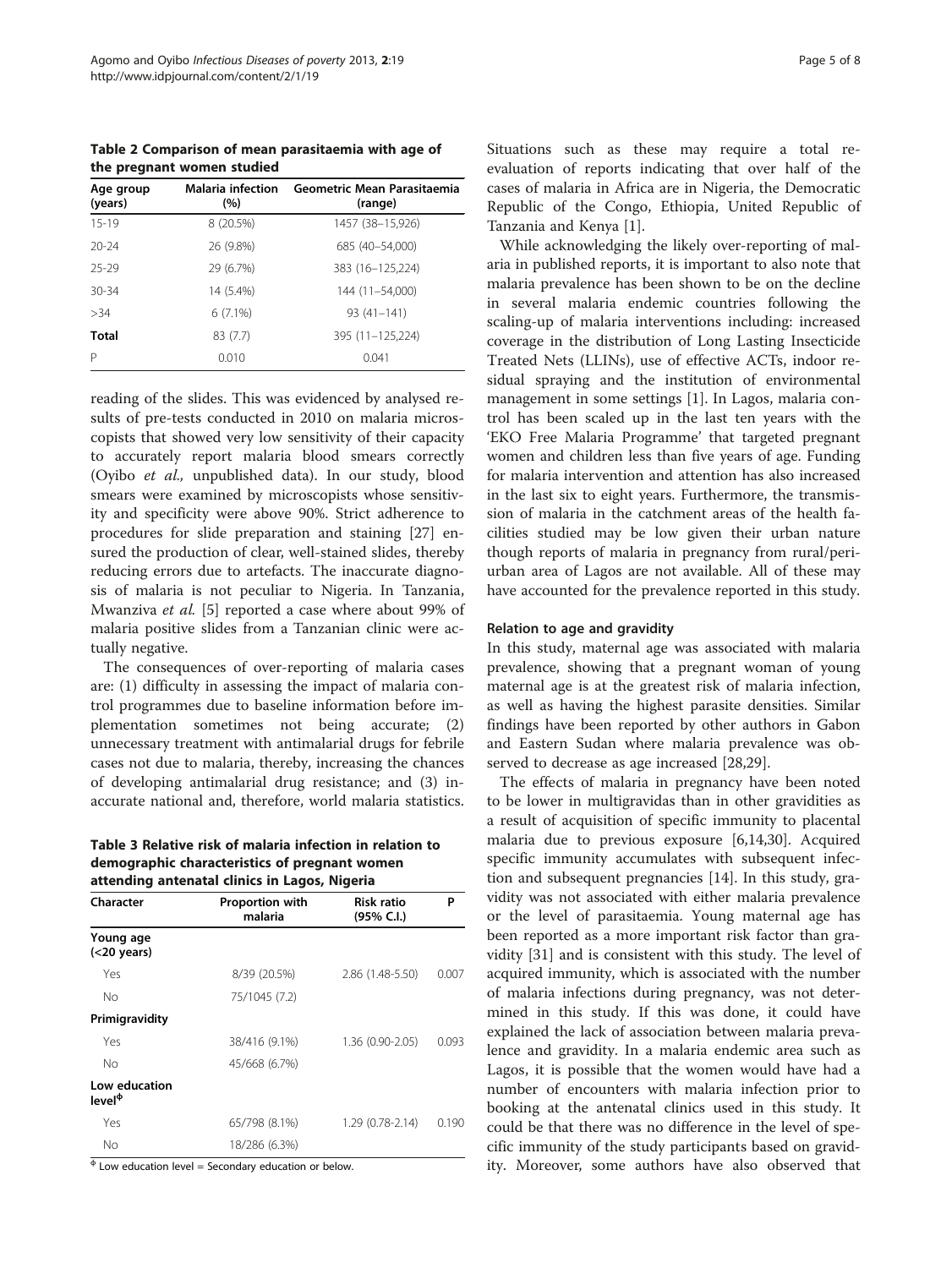<span id="page-5-0"></span>

| Table 4 Relative risk of malaria parasitaemia in relation |
|-----------------------------------------------------------|
| to malaria prevention methods adopted by pregnant         |
| women attending antenatal clinics in Lagos, Nigeria       |

| <b>Preventive methods</b>                                   | Proportion<br>with malaria | <b>Risk ratio</b><br>(95% C.I.) | P       |
|-------------------------------------------------------------|----------------------------|---------------------------------|---------|
| a) Insecticide spray                                        |                            |                                 |         |
| Yes                                                         | 51/885 (5.8%)              | $0.36(0.24 - 0.54)$             | < 0.001 |
| No                                                          | 32/199<br>$(16.1\%)$       |                                 |         |
| b) Chemoprophylaxis                                         |                            |                                 |         |
| Yes                                                         | 21/243 (8.6%)              | $1.17(0.73 - 1.88)$             | 0.297   |
| No                                                          | 62/841 (7.4%)              |                                 |         |
| c) Bed net use                                              |                            |                                 |         |
| i) Any net                                                  |                            |                                 |         |
| Yes                                                         | 9/161(5.6%)                | $0.70(0.36 - 1.36)$             | 0.183   |
| No                                                          | 74/923 (8.0%)              |                                 |         |
| ii) <b>Insecticide treated</b><br>net (ITN)                 |                            |                                 |         |
| Yes                                                         | 9/125 (7.2%)               | $0.93(0.48 - 1.82)$             | 0.506   |
| Nο                                                          | 74/959 (7.7%)              |                                 |         |
| d) Insecticide sprays +<br><b>ITN</b>                       |                            |                                 |         |
| Yes                                                         | 1/80 (1.3%)                | $0.15(0.02 - 1.09)$             | 0.011   |
| No                                                          | 82/1004 (8.6)              |                                 |         |
| e) Chemoprophylaxis +<br><b>ITN</b>                         |                            |                                 |         |
| Yes                                                         | 1/22(4.5%)                 | 0.59 (0.09-4.04                 | 0.488   |
| No                                                          | 82/1062<br>(7.7%)          |                                 |         |
| f) Insecticide sprays $+$<br>chemoprophylaxis               |                            |                                 |         |
| Yes                                                         | 14/190 (7.4%)              | $0.95(0.55 - 1.66)$             | 0.505   |
| <b>No</b>                                                   | 69/894 (7.7%)              |                                 |         |
| g) Insecticide sprays +<br>Chemoprophylaxis +<br><b>ITN</b> |                            |                                 |         |
| Yes                                                         | 0/11 (0%)                  |                                 |         |
| <b>No</b>                                                   | 83/1073<br>(7.7%)          |                                 |         |

women in their second pregnancies are almost as susceptible to malarial infections as those that are pregnant for the first time [[7,](#page-6-0)[32\]](#page-7-0). Early attendance and participation in focused ANC services is recommended to all pregnant women especially the primigravidae so as to reduce the risk of malaria infection in pregnancy.

#### Relation to education and gestation age

Education and the gestation ages of the women at the time of registration for ANC at the clinics were not significantly associated with malaria infection. Low educational level was not associated with malaria infection.

| Variable                              | Odds Ratio 95% C.I. |                            |  |
|---------------------------------------|---------------------|----------------------------|--|
| ITN + insecticide spray (Yes/No)      | 0.19                | $0.03 - 1.37$ 0.099        |  |
| Insecticide spray (Yes/No)            | 0.37                | $0.23 - 0.59 < 0.001$      |  |
| Young maternal age <20 years (Yes/No) | 27                  | $1.17 - 6.30 \qquad 0.020$ |  |

This may be attributed to massive radio and television campaigns on malaria prevention strategies and appropriate treatment options in Lagos. These campaigns are also regular features in child welfare clinics all over Lagos and are conducted in English, as well as local languages.

#### Relation to insecticide spray

This is the first study to report the effect of the use of personal/household insecticide spray on malaria in pregnancy in Nigeria. The use of insecticide spray was very common among pregnant women in this study. Also, the frequency of use of these insecticide sprays was high, with 67.2% of the women using insecticide spray more than once a week. This probably accounted for its significant impact on malaria infection.

#### Relation to insecticide treated nets (ITN)

Insecticide treated nets (ITN) coverage in this study population was far from the 60% target – of pregnant women sleeping under an ITN – that was set by African Heads of States at the Roll Back Malaria Summit held in Abuja in 2000 [\[33](#page-7-0)]. The higher prevalence of malaria in pregnant women that used an ITN as opposed to those that used any net suggested that strict adherence to sleeping under an ITN may be a challenge as there were complaints of excessive sweating (data not shown) caused by poor ventilation, which was further exacerbated by the frequent absence of public power supply running electric fans and air conditioners. Some other studies have also reported that net ownership does not necessarily translate to usage [\[34,35](#page-7-0)].

Despite reports that the use of ITNs substantially reduced the risk of malaria in pregnancy [[36\]](#page-7-0), the use of bed nets, whether treated or not, did not have a significant impact on malaria infection in this study. Marchant and co-workers [\[33\]](#page-7-0) also reported a non-significant but modest impact of ITN on malaria in pregnancy. The suggested reasons for the conflicting results on the efficacy of ITN are: a) compliance with sleeping under a bed net; and b) the complex vector populations with exophagic\exophilic and early biting behaviour. The high rate of the use of insecticide spray in this study may also be responsible for the very low rate of the use of ITNs.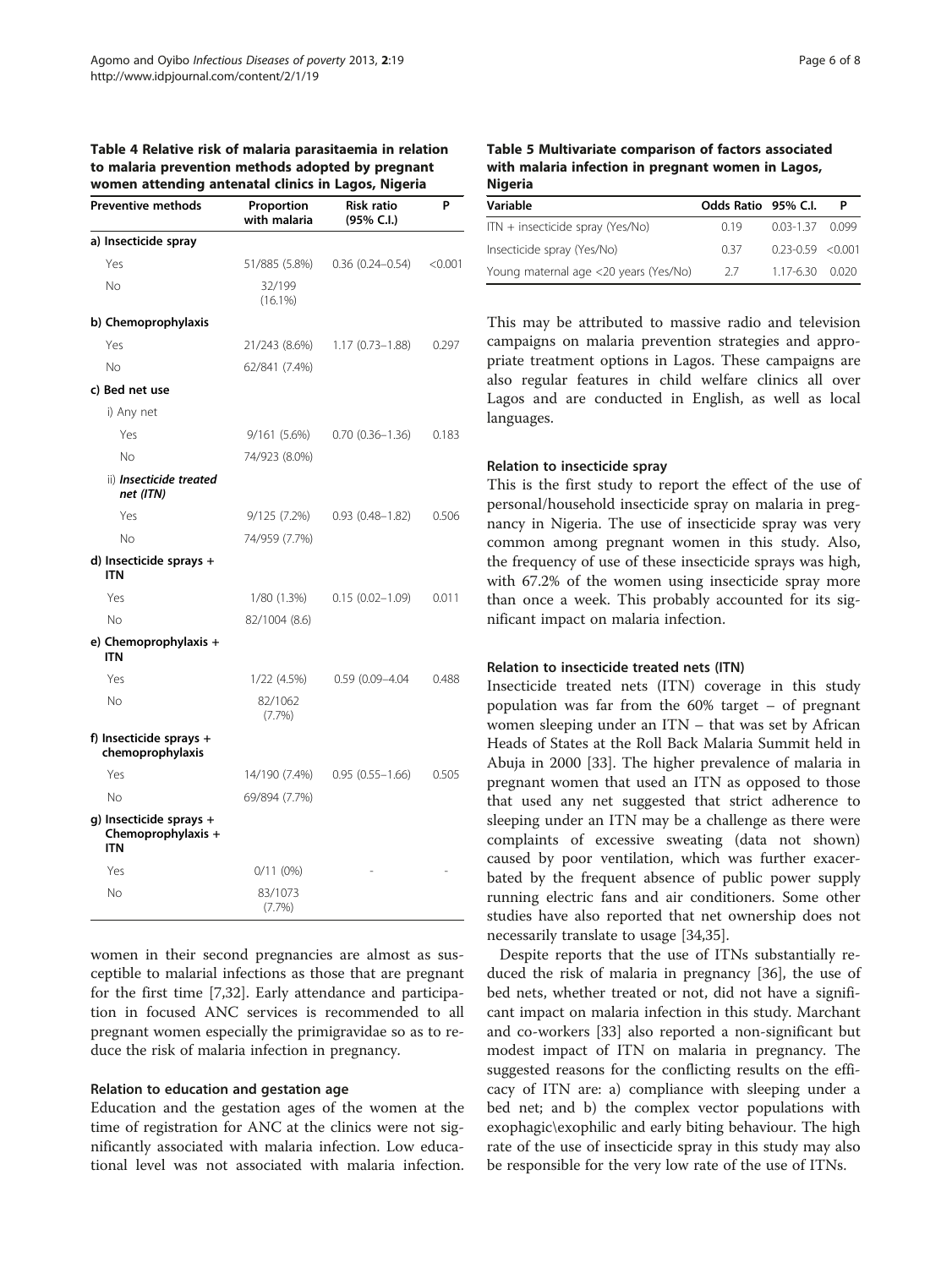#### <span id="page-6-0"></span>Relation to the combination of preventive methods

The combined use of insecticide spray and ITN resulted in a reduction in malaria infection though this reduction was not significant. None of the women that used a combination of the three preventive methods had malaria infection. Education and age were significantly associated with the combined use of insecticide spray and ITN. This could be explained by the increased financial capacity to purchase insecticide sprays. The very strong association with age could be due to poor financial capacity of women in the 15–19 years of age group that may have resulted in the poor use of both strategies. Pregnant women above 24 years of age were likely to be employed thus resulting in a higher frequency of use (>80%) of this combination. Occupation was not significantly associated with the use of combination interventions. This could be the result of the challenge in grading the various professions into low- or highincome professions.

#### Relation to chemoprophylaxis

The use of un-recommended malaria chemoprophylactic medications such as chloroquine (CQ) did not significantly reduce malaria infection among the pregnant women. This finding was not surprising because high CQ failure rates had been reported in Southwest Nigeria. The various CQ failure rates reported ranged from 37.9% to 59.1% [\[37](#page-7-0)-[39\]](#page-7-0). Coulibaly et al. [\[40](#page-7-0)] also reported a failure rate of 46.7% among pregnant women treated with CQ in Burkina Faso. The current Nigerian National guideline for malaria prevention and control during pregnancy replaced CQ and pyrimethamine with SP as malaria chemoprophylaxis during pregnancy because of issues of compliance with the dosing regimen and resistance [\[41\]](#page-7-0). However, the use of un-recommended antimalarial medications as chemoprophylaxis, is likely to increase the risk of pregnant women having a malaria infection.

# Conclusions

Malaria prevalence in the studied population was low and this could be due to the scaling-up of malaria interventions, high competency in malaria microscopy (with improved microscopy sensitivity/specificity) and possibly low transmission due to the urban nature of the participants' habitation. Young maternal age and non-usage of insecticide spray were important risk factors associated with malaria infection during pregnancy. The use of ITN and self-prescribed chemoprophylaxis did not significantly influence malaria in pregnancy.

The factors elucidated in this study should be articulated to effectively scale up malaria prevention strategies among pregnant women. Further, early attendance and utilisation of focused antenatal care services by all pregnant women will reduce the risk of malaria in pregnancy. This study also underscored the need for more expansive studies in different transmission settings to provide current data on risk factors for malaria in pregnancy in the context of scaled-up malaria control efforts.

#### Additional file

[Additional file 1:](http://www.biomedcentral.com/content/supplementary/2049-9957-2-19-S1.pdf) Multilingual abstracts in the six official working languages of the United Nations.

#### Abbreviations

ACT: Artemisinin-based combination therapy; ANC: Antenatal clinic; C. I.: Confidence interval; CQ: Chloroquine; IPTp: Intermittent preventive treatment of malaria in pregnancy; ITN: Insecticide treated net; OR: Odds ratio; P: Probability; RR: Relative risk; SP: Sulphadoxine-pyrimethamine; mL: Milliliter; μL: Microliter; %: Percent.

#### Competing interests

The authors wish to declare that they have no competing interests.

#### Authors' contributions

CO and WA conceptualised, analysed and wrote the paper. Both authors read and approved the final manuscript.

#### Acknowledgements

We would like to thank the patients enrolled in this study for their participation, as well as the management and staff of the General Hospital in Ajeromi, Lagos and the St Kizito Clinic and Primary Health Centre of the Catholic Archdiocese of Lagos in Lekki, Lagos, for the use of their facilities. Furthermore, we acknowledge the technical contribution of the WHO/TDR in strengthening our malaria diagnostic capacity at the College of Medicine, University of Lagos in Lagos. Finally, we would like to deeply thank the field staff at the College of Medicine, University of Lagos in Lagos, Nigeria, that prepared blood smears and interviewed the research participants.

#### Author details

<sup>1</sup> ANDI Centre of Excellence for Malaria Diagnosis, International Malaria, Microscopy Training and RDT QA Programme, WHO/TDR/FIND Malaria Specimen Bank Site, Department of Medical Microbiology and Parasitology, College of Medicine, University of Lagos, Idi-Araba, Lagos, Nigeria. <sup>2</sup>Malaria Research Laboratory, Nigerian Institute of Medical Research, PMB 2013, Yaba, Lagos, Nigeria.

#### Received: 6 March 2013 Accepted: 28 August 2013 Published: 30 August 2013

#### References

- 1. World Health Organization: World Malaria Report. Switzerland: World Health Organization; 2012.
- 2. Meeusen EN, Bischof RJ, Lee CS: Comparative T-cell responses during pregnancy in large animals and humans. Am J Reprod Immunol 2001, 46:169–179.
- 3. Riley EM, Hviid L, Theander TG: Malaria. In Parasitic Infections and the Immune System. Edited by Kierszenbaum F. New York: Academic Press; 1994.
- 4. Anorlu RI, Odum CU, Essien EE: Asymptomatic malaria parasitaemia in pregnant women at booking in a primary health care facility in a periurban community in Lagos Nigeria. Afr J Med Med Sci 2001, 30:39-41.
- 5. Mwanziva C, Shekalaghe S, Ndaro A, Mengerink B, Megiroo S, Mosha F, Sauerwein R, Drakeley C, Gosling R, Bousema T: Overuse of artemisinincombination therapy in Mtowa Mbu (river of mosquitoes), an area misinterpreted as high endemic for malaria. Malar J 2008, 7:232.
- 6. Staalsoe T, Shulman CE, Buhner JN, Kawuondo K, Marsh K, Hviid L: Variant surface antigen-specific IgG and protection against clinical consequences of pregnancy-associated Plasmodium falciparum malaria. Lancet 2004, 363:283–289.
- 7. Brabin BJ: An analysis of malaria in pregnancy in Africa. Bull World Health Organ 1983, 61:1005–1016.